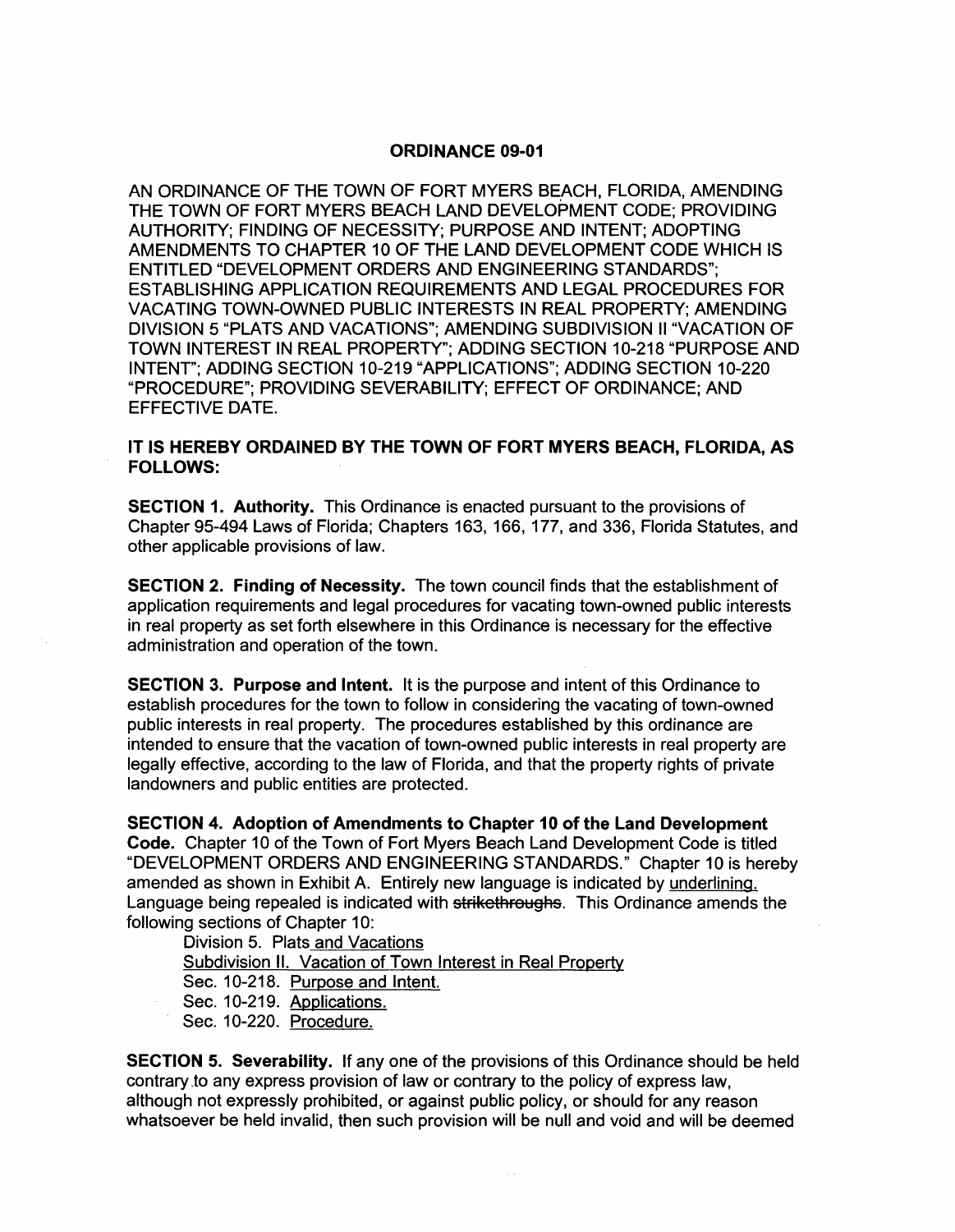separate from the remaining provisions of this Ordinance, and in no way affect the validity of all other provisions of this Ordinance.

SECTION 6. Effect of Ordinance. The provisions of this Ordinance are deemed cumulative and supplemental and will have no legal effect on the ordinances of the Town of Fort Myers Beach, except as expressly provided.

SECTION 7. Effective Date. This Ordinance will become effective immediately upon its adoption.

The foregoing was enacted by the Town Council upon a motion by Councilmember Babcock and seconded by Council Member List and, upon being put to a vote, the result was as follows:

| Larry Kiker, Mayor     | aye        |
|------------------------|------------|
| Herb Acken, Vice Mayor | <u>nay</u> |
| <b>Tom Babcock</b>     | aye        |
| <b>Jo List</b>         | aye        |
| <b>Bob Raymond</b>     | ave        |

DULY PASSED AND ENACTED this 21<sup>st</sup> day of December, 2009.

TOWN OF FORT MYERS BEACH, FLORIDA **ATTEST:** By: Bv: uh/el·l.d Michelle Mayher, Town Clerk Larry Kiker Mayor

Approved as to form by:

Anne Dalton, Esquire

Town Attorney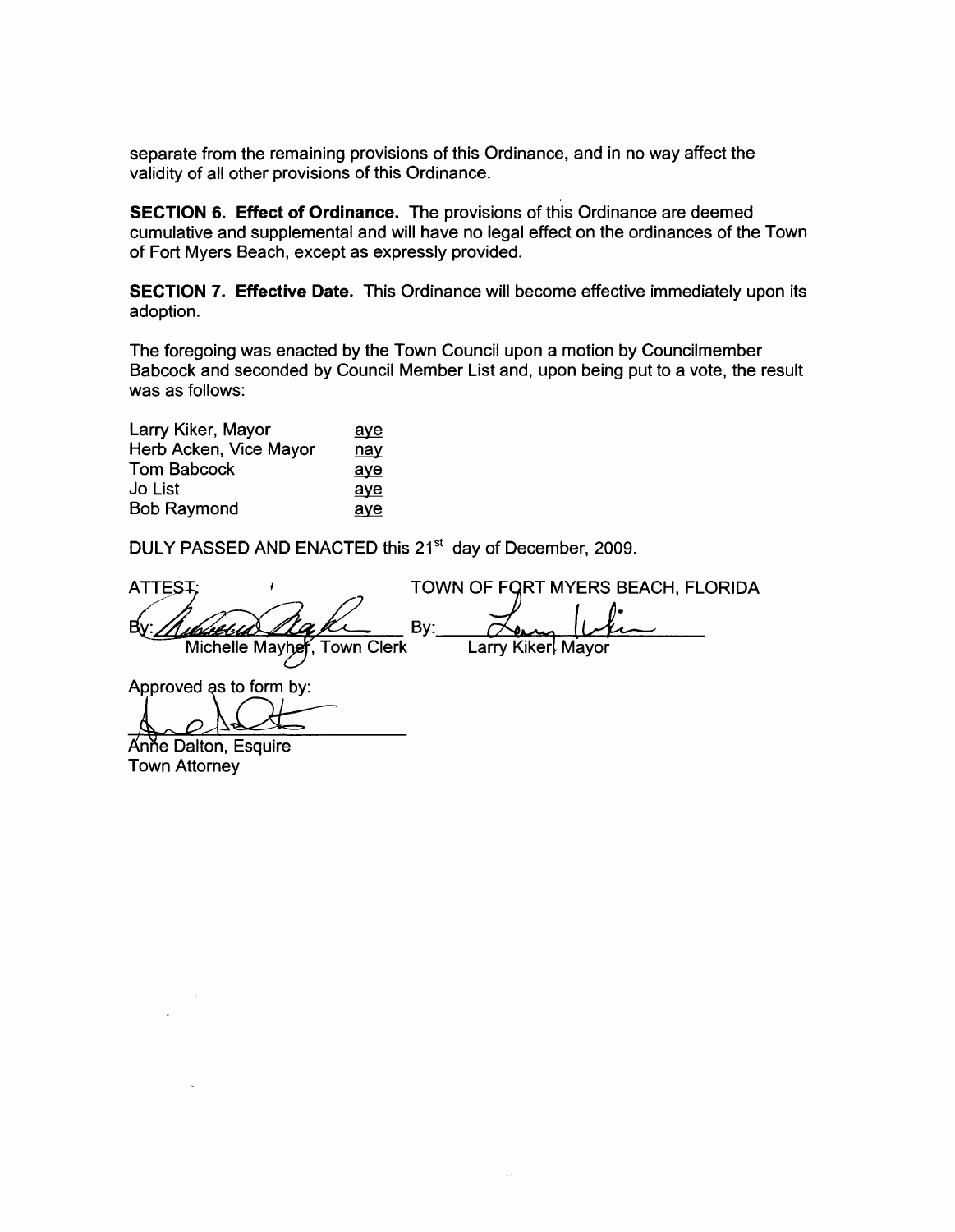# Exhibit "A"

## Chapter 10 DEVELOPMENT ORDERS AND ENGINEERING STANDARDS ARTICLE II. DEVELOPMENT ORDERS AND PLATS DIVISION 5. PLATS AND VACATIONS Subdivision I. Plats

### Sec. 10-211 through Sec. 10-217 [No changes]

### Subdivision II. Vacation of Town Interests in Real Property

Sec. 10-218. Purpose and Intent. It is the purpose and intent of this ordinance to establish procedures for the town to follow in considering the vacating of public interests in real property. The procedures established by this ordinance are intended to ensure that the vacation of town-owned public interests in real property are legally effective, according to the law of Florida, and that the property rights of private landowners and public entities are protected.

Sec. 10-219. Applications. All applications must comply with the requirements below.

- (a) An application to vacate town-owned public interests in real property must be submitted to the Town Department of Community Development with a duplicate copy submitted to the Department of Public Works, on forms provided by the Town.
- (b) The application must be notarized and must include the following:
- (l) Title certificate or attorneys title opinion acceptable to the town indicating that the applicant owns fee simple title to the tract or parcel of real property to which the vacation of the town-owned public interest in real property will inure as well as indicating what liens or assessments currently exist on the property; and
- (2) A copy of the most recent tax bill applicable to the property in question as well as proof of payment in full of all current and former tax bills; and
- (3) A legal description of the area to be vacated and an accompanying survey indicating the location of all existing improvements including, but not limited to. drainage, utilities, surface water management facilities. streets, buildings, and other physical features within 100 feet of the real property that is the subject of the application request. This drawing must also show the relationship of the subject property to other real property in the surrounding area and the most direct route to the nearest arterial street and must be signed and sealed; and
- (4) A copy of the plat indicating the area thereof subject to the request, if applicable; and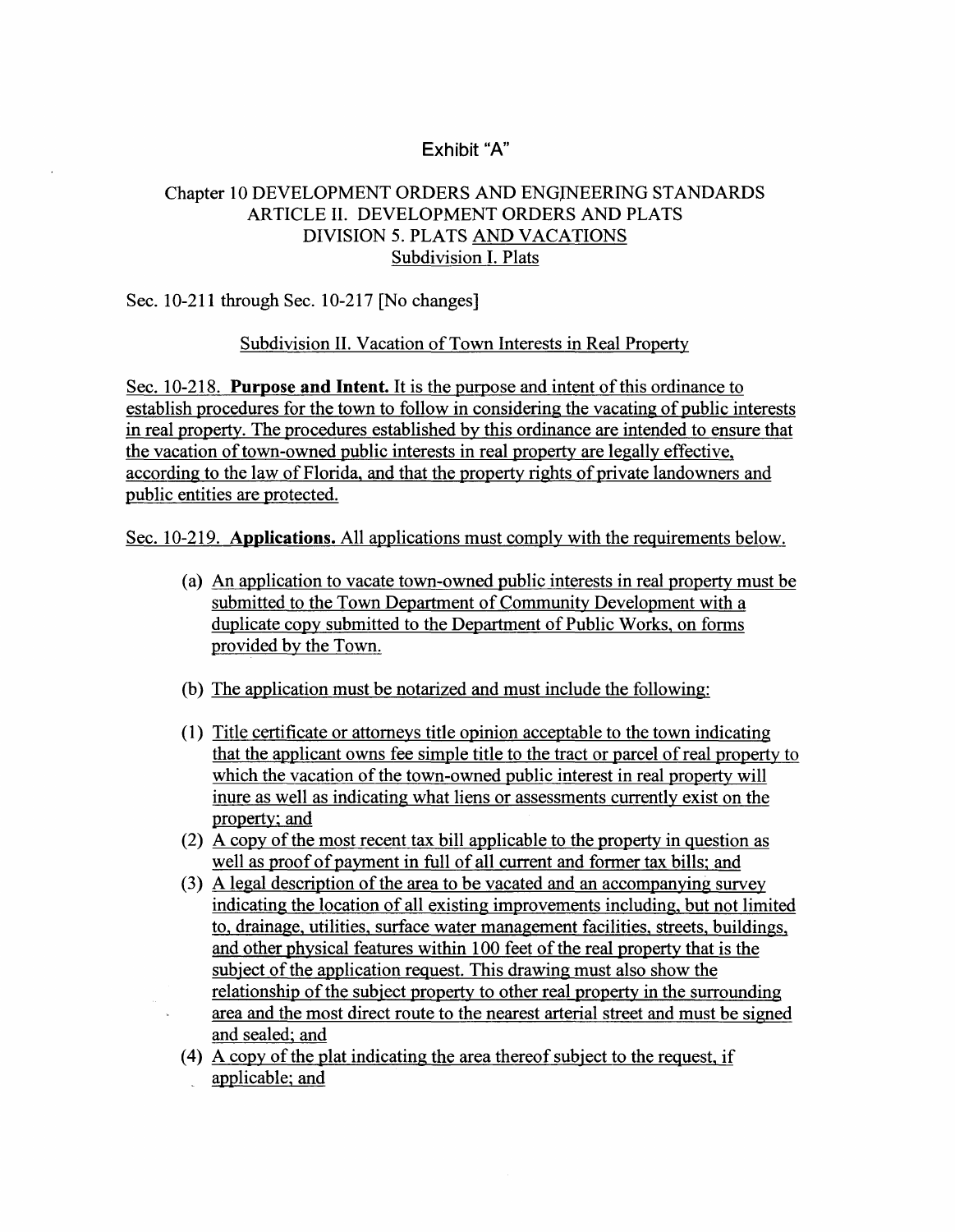- (5) A printed list containing the names, addresses, and signatures of all real property owners holding legal interest in the real property subject to or affected by the requested vacation; and
- (6) The original signatures of all persons holding any private legal interest; and
- (7) A printed list of all current property owners, STRAP numbers, and mailing addresses within a 500-foot radius of the subject property, including two (2) sets of mailing labels for the real property owners on this list; and
- (8) An affidavit of intent stating facts that establish that the vacation or other disposition of the town-owned public interest in real property:
	- a. Is not for the purpose of unlawfully obtaining public property for private purposes;
	- b. Will not adversely affect the ownership rights or convenient access of persons owning other real property; and
	- c. Will not adversely affect future infrastructure and is not in conflict with town, county, state, federal, or other governmental entity's plans regarding transportation, surface water management, utility, drainage, or other public purposes.
- (9) Signed-letters of approval or no objection from:
	- a. The Town Department of Public Works
	- b. Florida Power and Light
	- c. The local cable television company serving the town
	- d. The local telephone company serving the town
	- e. The local liquid propane gas company serving the town
	- f. Lee County or other provider of sanitary sewer services
	- g. Lee County Sheriff s Office
	- h. Fort Myers Beach Fire Control District
	- 1. Any other provider of private or public utilities whose facilities or infrastructure may be affected by the action requested, as determined by the director following review of an otherwise complete application.

If the required reviewing entity determines that the vacation may not serve the best interest of the public, the applicant may offer an alternative or replacement easement. However, the reviewing entity is under no obligation to accept the offered alternative. If an application to vacate is premised on the grant of an alternative or replacement easement, town council will not take action on the application until the instrument necessary to grant the alternative or replacement easement has been accepted in form and content by the town, properly executed by the granting or conveying entity, and delivered to the town to be held in trust pending the town council's consideration of the requested vacation.

(10) Payment of the applicable application fee in accordance with the schedule of fees adopted by resolution of the town council. In the absence of a resolution by the town council, the director will charge fees that are comparable to the fees charged by the board of county commissioners for similar applications.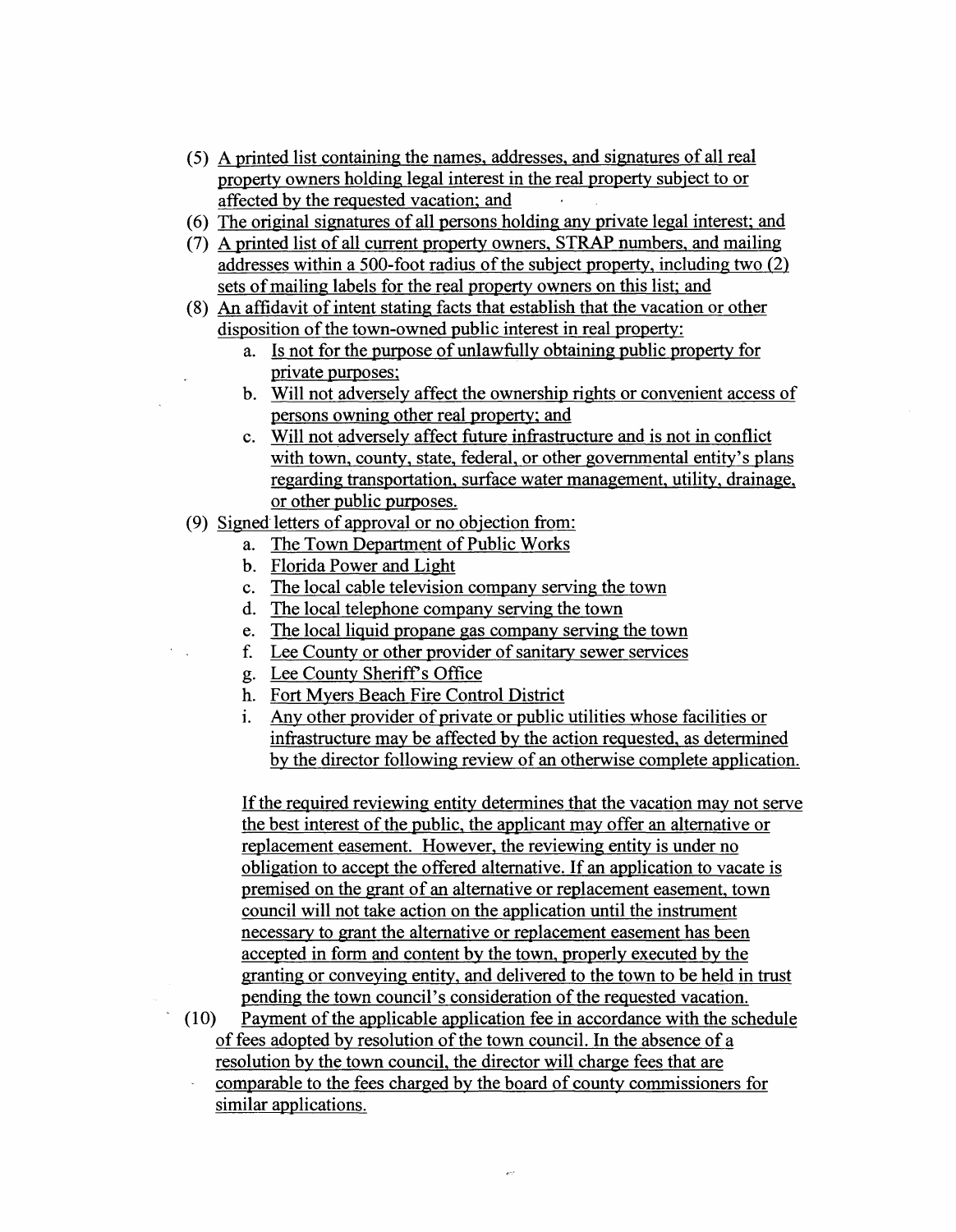- (11 ) Subordinations agreements with all holders of liens against the real property subject to the request.
- (12) Disclosure of county requirement of vacation or statement by the Lee County director of community development or designee that no county vacation is required.

Sec. 10-220. Procedure.

- (a) After receipt of a complete application for vacation of town-owned public interests in real property, the director of community development will prepare a report stating both the current and potential town uses, both short-term and longterm, of the town-owned public interests in real property subject to the vacation request. This report will make specific reference to the adopted Capital Improvements Program (CIP) and to the goals, objectives, and polices of the Town of Fort Myers Beach Comprehensive Plan, and will evaluate how both retention and disposition of the subject town-owned public interest in real property does, or does not further the adopted goals, objectives, and policies of the Comprehensive Plan and the adopted CIP.
- (b) The complete report will be provided to the town public works director, town finance director, and any other applicable town staff for review and comment. All written staff comments will be included in the packet provided to the local planning agency and the town council.
- (c) The packet. with staff comments, will be referred to the local planning agency for public hearing and recommendations. The town will publish the notice of public hearing on the application to vacate in a newspaper of general circulation at least once a week for each of two (2) weeks prior to the public hearing. The first legal notice must appear at least 15 days prior to the date of the public hearing. An affidavit of publication confirming legal notice of the public hearing must be presented to the local planning agency at the time of the public hearing.

Following the public hearing before the local planning agency, the complete report and staff recommendations and the local planning agency minutes and resolution with recommendations will be reviewed by the town council in a public meeting. If, after reviewing the report and the local planning agency minutes and recommendations, the town council decides to pursue possible vacation of the town-owned public interest in real property, the town council will direct the town manager to schedule a properly noticed public hearing on the possible vacation. The town will publish the notice of public hearing on the application to vacate in a newspaper of general circulation at least once a week for two (2) weeks prior to the public hearing. The first legal notice must appear at least 15 days prior to the date of the public hearing. An affidavit of public hearing confirming legal notice of the public hearing must be presented to the town council at the time of public hearing. At this hearing, the town council will determine: